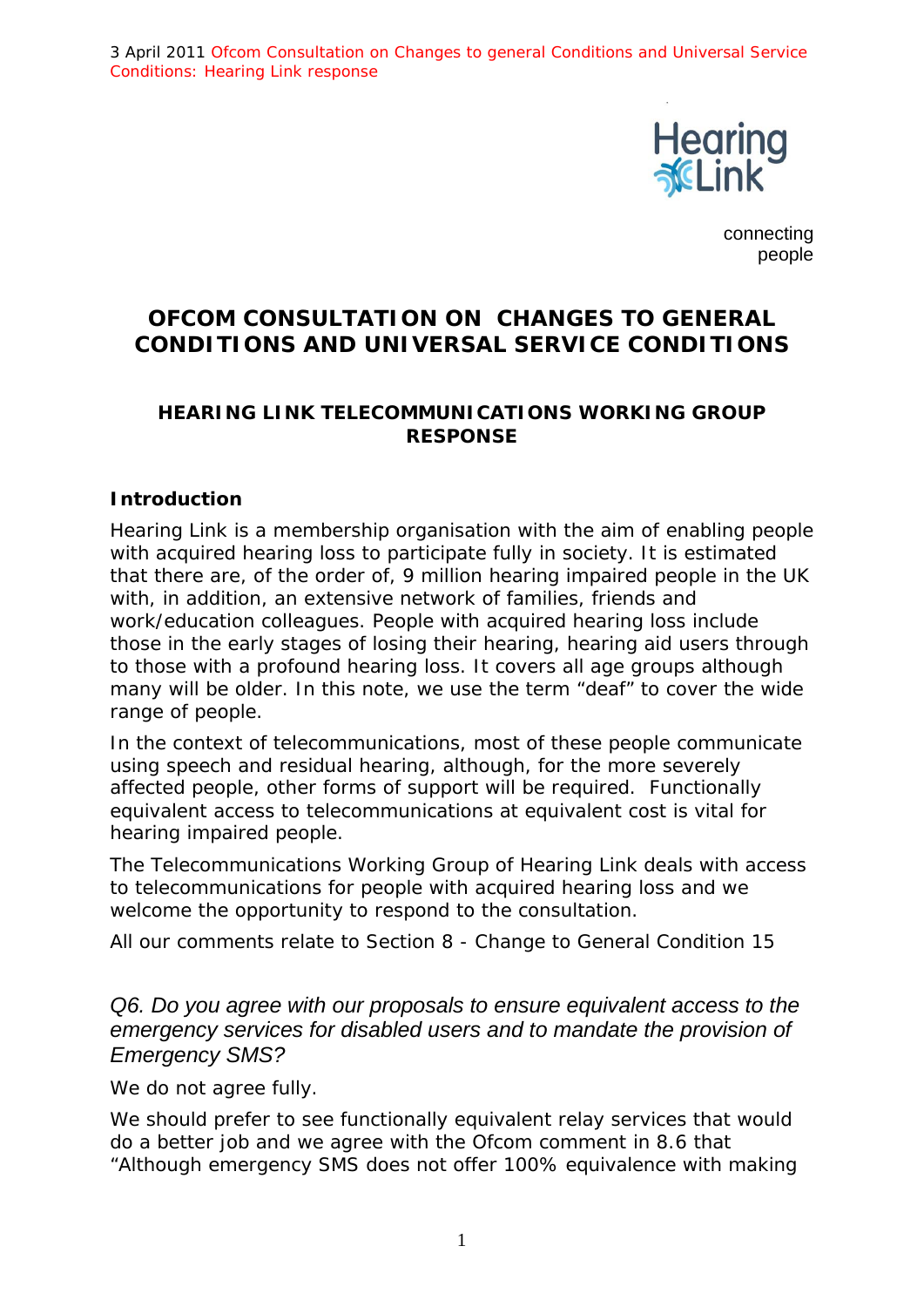3 April 2011 Ofcom Consultation on Changes to general Conditions and Universal Service Conditions: Hearing Link response

a voice call...". However, the voluntary scheme has already shown to be beneficial so that we agree that it should be available.

However, we are concerned that untoward legislation might harm the voluntary scheme and reduce the value to hearing impaired people. Therefore, we would prefer to see the current voluntary scheme to run for some time before legislation is introduced.

We can understand the need for registration but we are concerned about the situation for hearing impaired visitors from abroad. We believe that publicity for foreign visitors is important – especially with 2012 in mind.

### *Ensuring equivalence in access and choice for disabled end-users.*

There is no related question but we consider that the issue needs serious consideration.

Article 23a (Ensuring equivalence in access and choice for disabled endusers) relates to the EU Framework Universal Service Directive but BIS states that (para 175 of their 2010 consultation) this new Article 23a deals with equivalence for all service providers, rather than just the Universal Service operators.

Article 23a is below:

1. Member States shall enable relevant national authorities to specify, where appropriate, requirements to be met by undertakings providing publicly available electronic communication services to ensure that disabled end-users: a) have access to electronic communications services equivalent to that enjoyed by

the majority of end-users; and

(b) benefit from the choice of undertakings and services available to the majority of end-users.

In order to be able to adopt and implement specific arrangements for disabled endusers, Member States shall encourage the availability of terminal equipment offering the necessary services and functions.

We therefore agree with Ocom's interpretation set out in par 8.30 to 8.31 of the consultation and and look forward to a new General Condition 15 that incorporates such changes.

We believe that Ofcom is obliged under the EU Framework Directive to cause operators to a) give access to services that are functionally equivalent to those enjoyed by the majority of end-users and b) facilitate choice of CP and services available to the majority of end-users.

We would argue that this obligation implies that new rules of proportionality should apply that permit higher costs to CPs than was the case before the EU Framework Directive.

We look forward to the consultation on GC15.

### **Ofcom Review of Relay Services**

Whilst this is a separate exercise to the Ofcom Review of Relay Services, the latter review should surely take note of the above. This means that